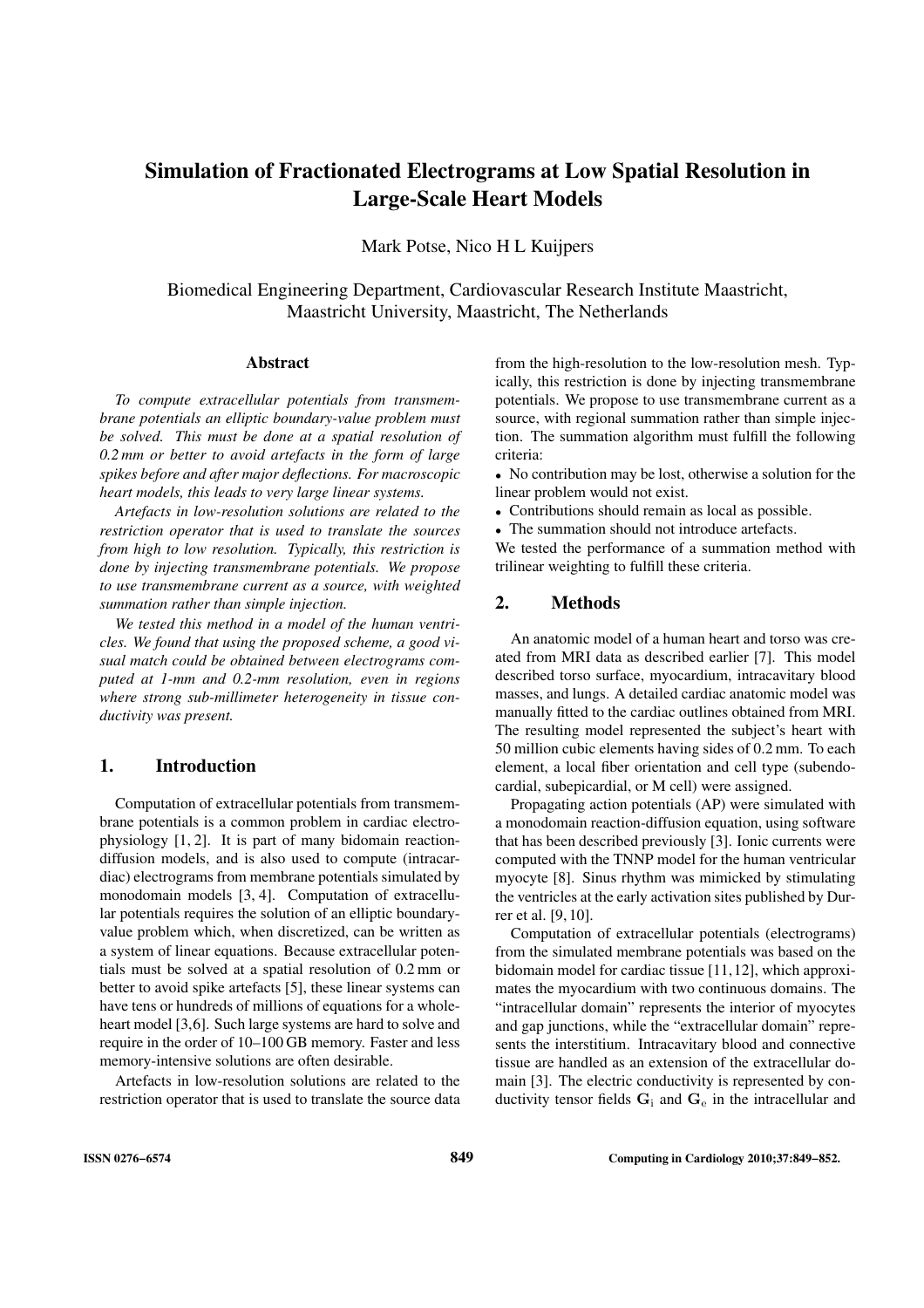extracellular domains, respectively. The bidomain model leads to the following expression for the extracellular potential,  $\phi_e(\mathbf{x}, t)$ , at position x and time t:

$$
\nabla \cdot [\mathbf{G}_{\mathrm{i}}(\mathbf{x}) + \mathbf{G}_{\mathrm{e}}(\mathbf{x})] \nabla \phi_{\mathrm{e}}(\mathbf{x}, t) = I(\mathbf{x}, t) \qquad (1)
$$

where

$$
I(\mathbf{x},t) = -\nabla \cdot \mathbf{G}_i(\mathbf{x}) \nabla V_m(\mathbf{x},t). \tag{2}
$$

We evaluated  $I(\mathbf{x}, t)$  at the full 0.2 mm resolution of the reaction-diffusion model.

Uniform finite-difference meshes were used for both the simulation of propagation and for the computation of  $\phi_{\rm e}({\bf x},t)$ .

To solve equation (1) at 1-mm resolution, transmembrane current  $I(\mathbf{x}, t)$  was taken from the high-resolution propagation model and summed over 1-mm<sup>3</sup> volumes. Each fine-mesh (F) node contributed to 1, 2, 4, or 8 coarsemesh (C) nodes, depending on whether it coincided with a node, an edge, or a face of the low-resolution mesh, or with none of these. The weight of each contribution was

$$
w = \begin{cases} 0, & \text{if } \Delta x \ge N \vee \Delta y \ge N \vee \Delta z \ge N \\ (N - \Delta x)(N - \Delta y)(N - \Delta z)/N^6, & \text{otherwise} \end{cases}
$$

where N is the ratio of fine to coarse grid resolution ( $N =$ 5 in this paper) and  $\Delta x$ ,  $\Delta y$ ,  $\Delta z$  is the number of finemesh edges between the C node and the F node along the x, y, and z axis, respectively. Thus, both the sum of all weights for a single C node and the sum of the weights for a single F node were unity.

To obtain a unique solution to equation (1),  $\phi_e$  was defined to be zero at a reference site on the top of the right atrium. Thus,  $\phi_e(\mathbf{x}, t)$  is equivalent to the unipolar electrogram at site x with a reference electrode on the top of the right atrium.

Electrograms were computed at 1-mm resolution both for the isolated heart and for the in-situ heart. These simulations were performed with 1 million and with 42 million nodes, respectively. To test the validity of the lowresolution results, electrograms were also computed at the full 0.2-mm resolution in the isolated heart; this took 113 million nodes. Simulations were performed on 32–128 processors of an SGI Altix 4700 supercomputer.

To create a situation where inhomogeneous tissue caused fractionated electrograms, fibrofatty replacement and Na-channel block were simulated as in previous work [4]. Fibrosis was simulated by introducing barriers with a thickness of 0.2 mm in the outer 50 % of the right ventricular wall. In these barriers, no intercellular coupling was present. In bidomain terms,  $G_i = 0$  but  $G_e$  had the normal value for myocardium. In the barriers, gaps of  $0.2 \times 0.2$  mm were made in which intracellular coupling was one third of its normal value, to mimick even smaller gaps. The conductivity of the fast Na current was set to 30 % of its normal value, in the entire heart.

## 3. Results

Figure 1 shows electrograms computed at low and high resolution. Panels A and B show the simulated geometry, activation isochrones, and locations from where the displayed electrograms were taken. Panel C shows electrograms computed at high resolution, and panel D those computed at low resolution, from the same simulated transmembrane currents. The electrograms computed at low resolution were visually indistinguishable from those computed at high resolution.

Figure 2 shows three electrograms computed for the same position (needle electrode C5 in figure 1). The black signal was computed at a resolution of 1 mm in an isolatedheart model. The red signal at a resolution of 0.2 mm, also in an isolated heart. The blue signal was computed at 1 mm resolution in a model of the heart embedded in the torso. Differences between the first two signals are minor. The electrogram computed for an in-situ heart is much attenuated, as expected, due to the conductivity of the torso. However, it still shows the same fractionation pattern as the signals computed in the isolated heart.

#### 4. Discussion and conclusions

We have shown that using regionally summated transmembrane current as a source, electrograms may be computed at a resolution as low as 1 mm in a model of the human ventricles without introducing visible artefacts. Assuming that the transmembrane current itself is computed with a reaction-diffusion model at 0.2-mm to 0.1-mm resolution, this reduces the computational load associated with electrogram simulation by at least a factor 125 to 1000.

The proposed method is easy to implement in an existing bidomain solver. It worked well even in the presence of sub-millimeter heterogeneity in tissue conductivity. The method is probably less accurate in small-scale simulations, where most of the electrogram shape originates from nearby tissue. We consider it useful for whole-heart and whole-body models of large mammals, especially man. It may also be valuable as a restriction operator in (geometric) multigrid methods.

## Acknowledgements

Computational resources for this work were provided by the Réseau québécois de calcul de haute performance (RQCHP).

The anatomic model used in this study was prepared by Dr André Linnenbank and Dr Pieter Postema at the Academic Medical Center of the University of Amsterdam. The representation of fibrotic myocardium was developed in collaboration with Dr Mark Hoogendijk, from the same institution.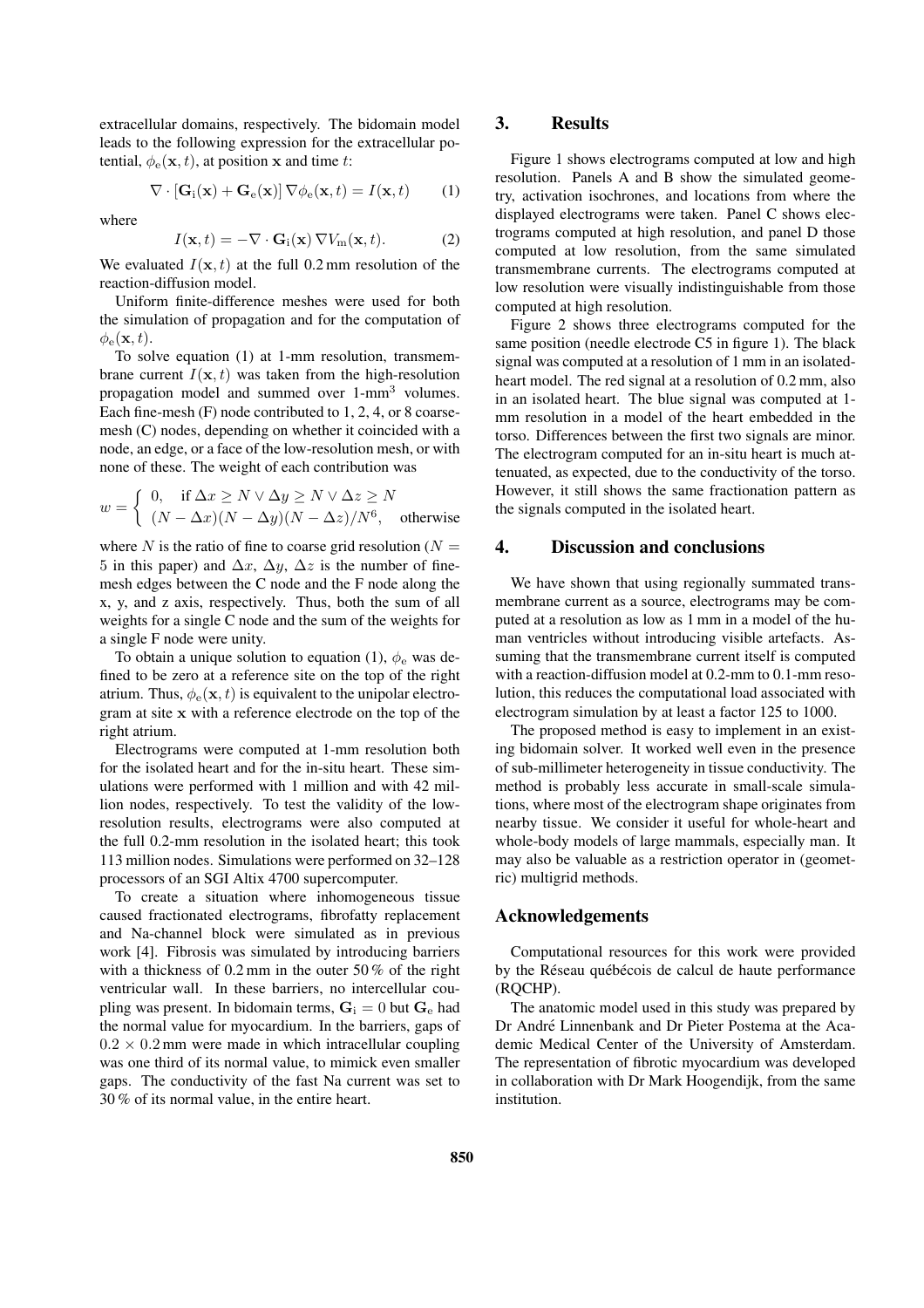

Figure 1. A. Three-dimensional model of the human ventricles, the top part rendered transparently to show the plane and virtual needle electrodes from which data are shown. B. Activation times in a single plane of the three-dimensional heart model, with positions of the virtual needle electrodes. C. Simulated electrograms at the positions of the needle electrodes, computed at high (0.2-mm) resolution. D. Simulated electrograms at the same positions as in panel C, computed at low (1-mm) resolution.